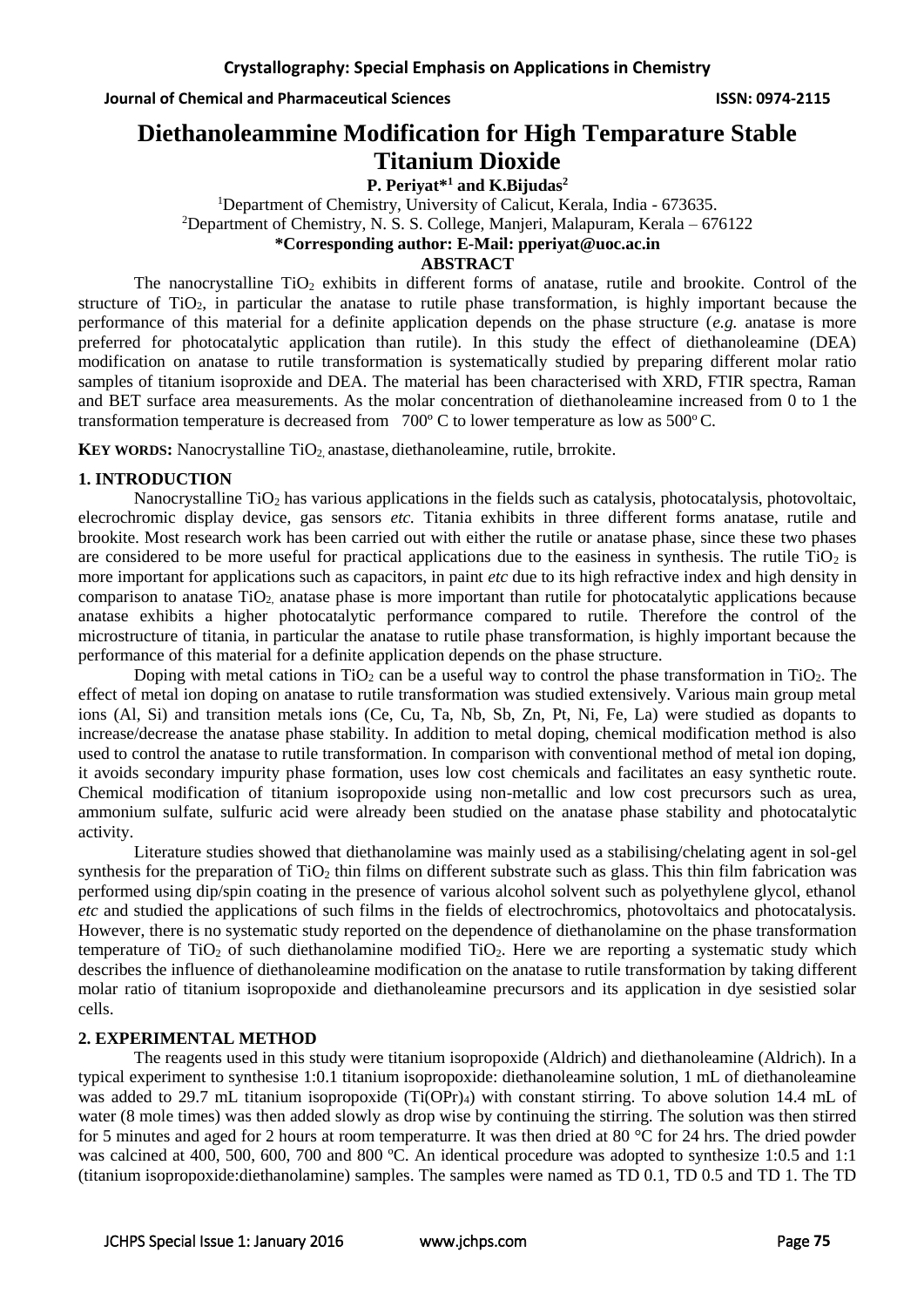#### **Crystallography: Special Emphasis on Applications in Chemistry**

#### **Journal of Chemical and Pharmaceutical Sciences ISSN: 0974-2115**

1 sample formed a highly viscous gel, hence the further modification is not carried out. A control sample (TD 0) without any diethanolamine was also prepared to compare the results.

The FTIR spectra of the gel dried at 80 °C was measured by using a spectrum GX-FTIR spectrophotometer in the wave number range 4000-400 cm<sup>-1</sup> using 70 scans per sample. The XRD patterns of the calcined gels were obtained with a Siemens D 500 X-ray diffractometer in the diffraction angle range 2 theta = 10–70° using CuK<sub>α</sub> radiation. The amount of rutile in the sample was estimated using the Spurr equation (equation 1).

$$
F_R = \left(\frac{1}{1 + 0.8(I_A(101)/I_R(110)})\right)100
$$

Where,  $F_R$  is the mass fraction of rutile in the sample,  $I_A$  (101) and  $I_R$  (110) is the integrated main peak intensities of anatase and rutile respectively. The BET (Brunauer, Emmett and Teller) surface area measurements and pore analysis were carried out by nitrogen adsorption using a Micromeritics Gemini 2375 surface area analyser. The measurements were carried out at liquid nitrogen temperature after degassing the powder samples for 2 hrs at 200  $^{\circ}$ C.

#### **3. RESULTS AND DISCUSSION**

**3.1. FTIR Analysis:** The FTIR spectra of the samples dried at 80 °C was recorded to study the interaction between the titanium isopropoxide and diethanoleamine. The Fig. 1 showed the FTIR of the control (TD 0) and diethanoleamine modified (TD 0.1, TD 0.5 and TD 1) samples. All of them showed the bands around 1600 cm<sup>-1</sup> and 3500 cm<sup>-1</sup> are due to the presence of water. The 1600 cm<sup>-1</sup> indiates bending mode vibration and 3500 cm<sup>-1</sup> is the streching mode vibration of hydroxyl group. The bands coming in the range 1300-1500 cm<sup>-1</sup> and 2800-3000 cm<sup>-1</sup> are usually due to organic moieties present in the compund. In this range there are three main peaks present at 1447, 1360 and 2800 cm<sup>-1</sup>. These peaks are due to the ethyl and isopropyl groups. In control and lower amonut of the diethanoleamine modified sample (TD0 and TD 0.1) the peak at 2800 cm<sup>-1</sup> is not much visible, however it is more clear in the 1:0.5 and 1:1 samples indicating more diethanleamine is co-ordinated to the titania framework. The most important peak here is the peak at 1080 cm<sup>-1</sup>. Usually the C-O streching bond of pure dithanleamine appears at 1111 cm<sup>-1</sup>. Here this band is shifted to 1080 cm-1 due to the formation of Ti-O-C bond by the interaction between titanium isopropoxde and diethanoleamine. As the molar concentration of diethanoleamine increases from 0.1 to 1, this peak intensity also increases (Fig. 1) and there is no such peak is visible in the control sample. This is a strong evidence for the interaction of titanium isopropoxide and diethanoleamine.



# **Figure.1.FTIR spectra of the titania gels dried at 80 ºC a) control b) TD 0.1 c) TD 0.5 and d) TD 1**

**3.2. XRD analysis:** The weight fraction of the rutile found in the sample was calculated by comparing the XRD integrated intensities of (101) reflection of anatase and (110) reflection of rutile as indicated by equation 1 in section 2. The Fig. 2 indicates the rutile percentage *Vs* calcination temperature for control and diethanoleamine modified sample. All the samples heated up to 400 ºC show only anatase phases (Fig. 2). The 500 ºC heated samples show the presence of rutile phase in the case of TD 0.5 and TD 1, whereas the control and lower diethanoleamine modified TD 0.1 sample showed complete anatase phase (Fig. 2 and 3). Rutile formation is drastic in the case higher concentration of diethanoleamine modified samples above 400 ºC. For example at 500 ºC the TD 0.5 and TD 1 sample shows 24% and 41% rutile respectively (Fig. 2). The TD 1 sample showed the complete rutile at a temperature as low as 600 ºC whereas the control one shows anatase content of 83% (Fig. 2).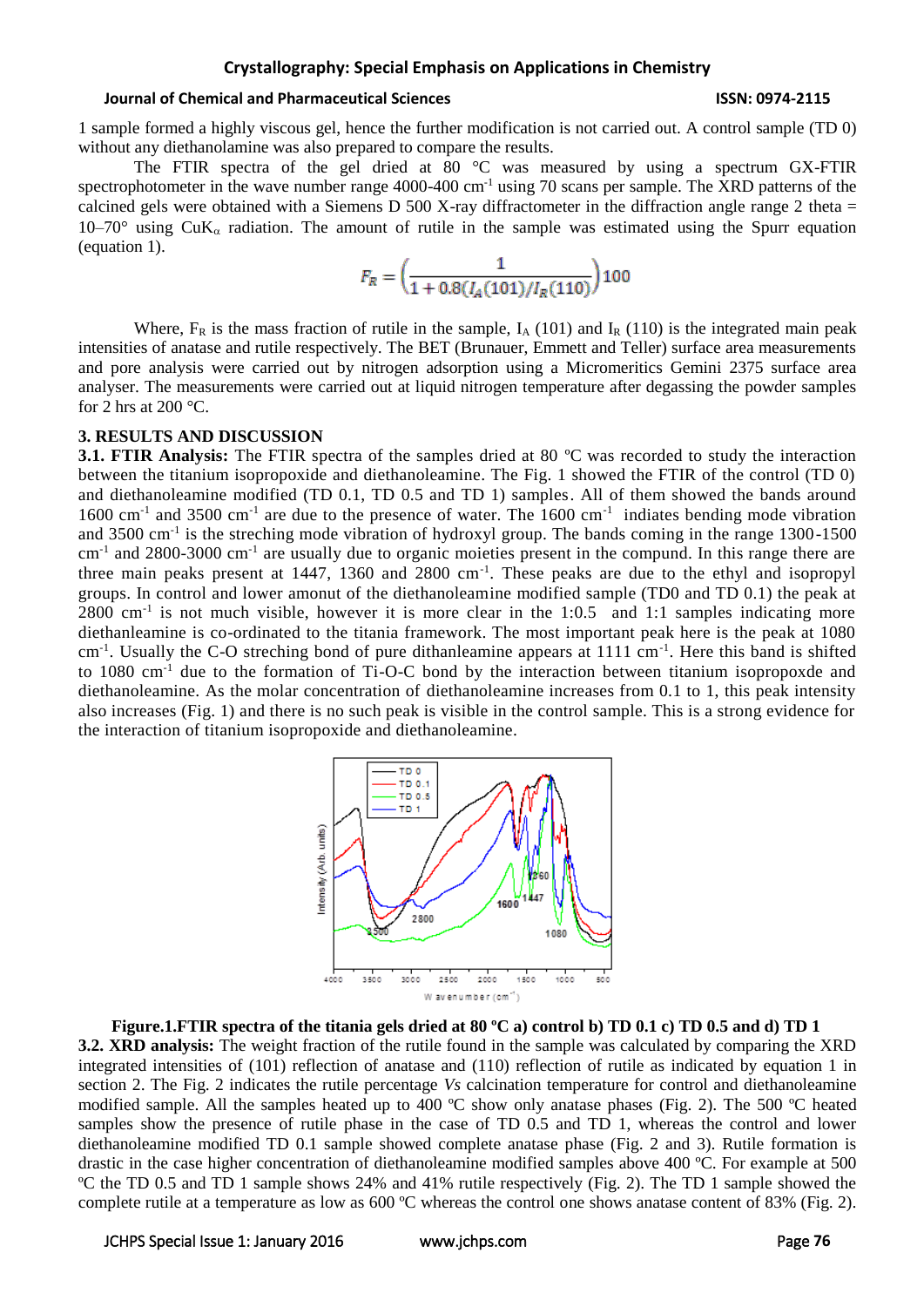#### **Crystallography: Special Emphasis on Applications in Chemistry**

#### **Journal of Chemical and Pharmaceutical Sciences ISSN: 0974-2115**

The TD 0.1 shows 29% and TD 0.5 shows only 93% of rutile at 600 ºC. At 700 ºC calcined all the diethanoleamine modified samples are converted to rutile phase whereas the control one shows even 7% anatase (Fig. 2). At 800 ºC the control sample also converted to rutile phase. As a summarization of XRD results the diethanoleamine modified samples showed a significant amount of decrease in transformation temperature of anatase to rutile. As the molar concentration of diethanoleamine increased from 0 to 1 the transformation temperature is decreased from 700  $^{\circ}$ C to a lower temperature as low as 500  $^{\circ}$ C.



**Figure.2.Rutile content in the samples calcined at various temperatures a) control b) TD 0.1 c) TD 0.5 and d) TD 1.**



**Figure.3.XRD spectra of A) control and B) diethanoleammine modified TiO2 at a) 500 b) 600 and c) 700 ºC.**

**3.3. Raman Spectroscopy:** Raman spectroscopy was applied as an additional tool to study the phase formation of control and diethanolamine modified sample. Fig. 4 indicates the Raman spectra of the control and diethanoleammine modified sample calcined at 600 °C. The control (Fig. 4a) shows anatase peaks at 197 cm<sup>-1</sup>,  $399 \text{ cm}^{-1}$ ,  $513 \text{ cm}^{-1}$  and  $639 \text{ cm}^{-1}$  and a strong rutile peak at 449 cm<sup>-1</sup>. The diethanoleammine modified sample TD1 (Fig. 4b) shows a strong peaks at 231, 449, 612 cm<sup>-1</sup> which are the characteristic peak of rutile phase indicates that all anatase is converted to rutile at 600 °C. These Raman results are in consistent with the XRD results.



**Figure.4.Raman spectra of the sample calcined at 600 °C a) control and b) TD 1.**